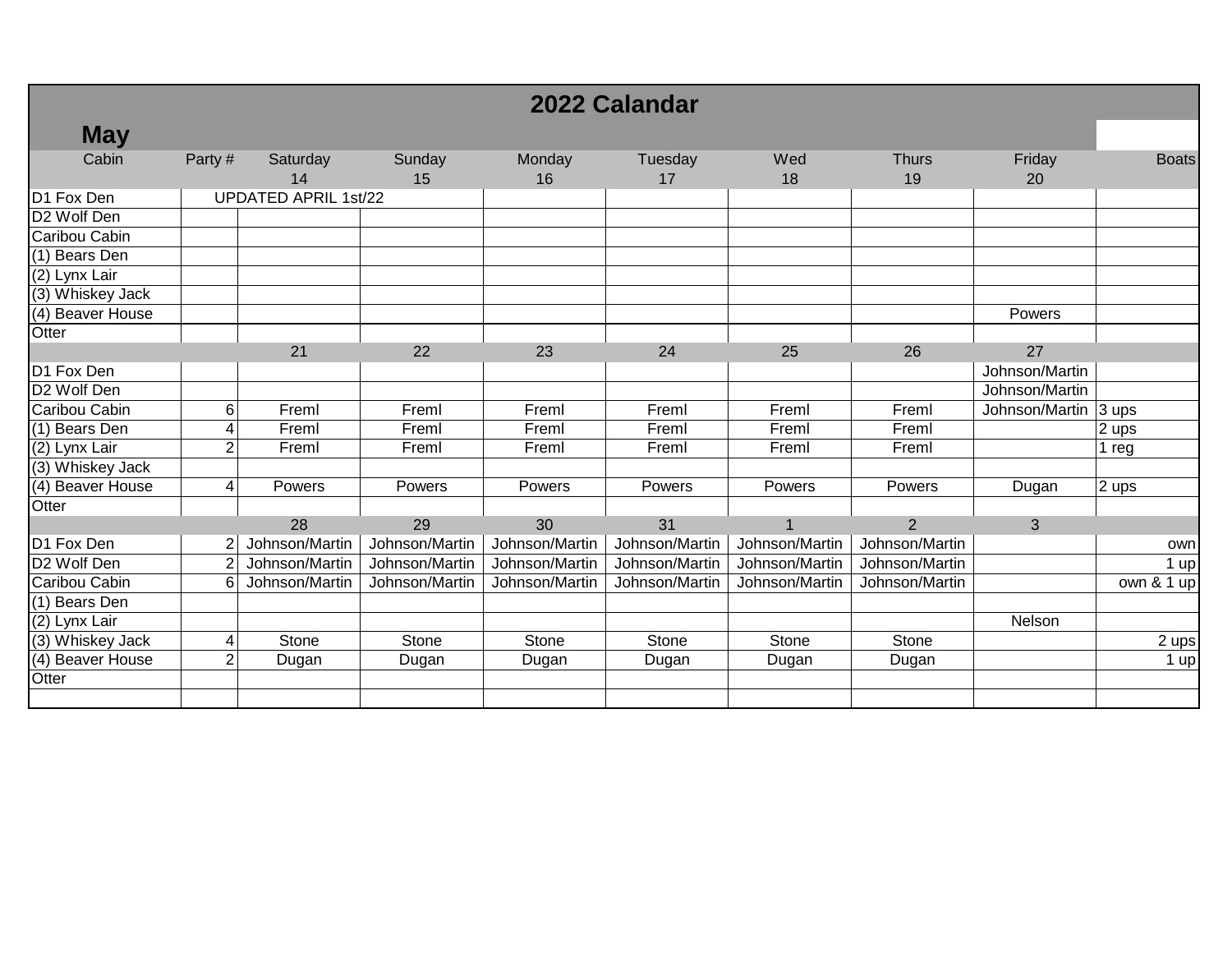| June             | Party#                | Saturday<br>$\overline{4}$ | Sunday<br>5          | Monday<br>6          | Tuesday<br>$\overline{7}$ | Wed<br>8             | <b>Thurs</b><br>9    | Friday<br>10         | <b>Boats</b>           |
|------------------|-----------------------|----------------------------|----------------------|----------------------|---------------------------|----------------------|----------------------|----------------------|------------------------|
| D1 Fox Den       |                       |                            |                      |                      |                           |                      |                      |                      |                        |
| D2 Wolf Den      | $\overline{2}$        | Mardell                    | Mardell              | Mardell              | Mardell                   | Mardell              | Mardell              |                      | own                    |
| Caribou Cabin    |                       |                            |                      |                      |                           |                      |                      |                      |                        |
| (1) Bears Den    | 4                     | Tobey                      | Tobey                | Tobey                | Tobey                     | Tobey                | Tobey                |                      | 2 ups                  |
| (2) Lynx Lair    | $\overline{2}$        | Nelson                     | Nelson               | Nelson               | Nelson                    | Nelson               | Nelson               |                      | $1$ up                 |
| (3) Whiskey Jack | $\overline{4}$        | Lamprey                    | Lamprey              | Lamprey              | Lamprey                   | Lamprey              | Lamprey              |                      | own                    |
| (4) Beaver House | $\overline{4}$        | Lagerwall                  | Lagerwall            | Lagerwall            | Lagerwall                 | Lagerwall            | Lagerwall            | Shunning             | own                    |
| Otter            | $\overline{2}$        | Lagerwall                  | Lagerwall            | Lagerwall            | Lagerwall                 | Lagerwall            | Lagerwall            | <b>Dubiel</b>        | own                    |
|                  |                       |                            |                      |                      |                           |                      |                      |                      |                        |
|                  |                       | 11                         | 12                   | 13                   | 14                        | 15                   | 16                   | 17                   |                        |
| D1 Fox Den       | $\overline{2}$        | <b>Dubiel</b>              | <b>Dubiel</b>        | <b>Dubiel</b>        | <b>Dubiel</b>             | <b>Dubiel</b>        | <b>Dubiel</b>        |                      | $1$ up                 |
| D2 Wolf Den      | $\overline{2}$        | <b>Baldwin</b>             | <b>Baldwin</b>       | <b>Baldwin</b>       | <b>Baldwin</b>            | <b>Baldwin</b>       | <b>Baldwin</b>       |                      | 1 $reg$                |
| Caribou Cabin    | 6                     | Cleary                     | Cleary               | Cleary               | Cleary                    | Cleary               | Cleary               |                      | 3 ups                  |
| (1) Bears Den    | 4                     | <b>Budrow</b>              | <b>Budrow</b>        | <b>Budrow</b>        | <b>Budrow</b>             | <b>Budrow</b>        | <b>Budrow</b>        |                      | own                    |
| (2) Lynx Lair    | $\overline{2}$        | Nelson                     | Nelson               | Nelson               | Nelson                    | Nelson               | Nelson               |                      | $1$ up                 |
| (3) Whiskey Jack | $\overline{4}$        | Harris                     | Harris               | Harris               | Harris                    | Harris               | Harris               | <b>Brettschinder</b> | $\overline{own +1}$ up |
| (4) Beaver House | 5                     | Schuning                   | Schuning             | Schuning             | Schuning                  | Schuning             | Schuning             |                      | 2 own                  |
| Otter            | $\overline{3}$        | Kelly                      | Kelly                | Kelly                | Kelly                     | Kelly                | Kelly                |                      | own                    |
|                  |                       |                            |                      |                      |                           |                      |                      |                      |                        |
|                  |                       | 18                         | 19                   | 20                   | 21                        | 22                   | 23                   | 24                   |                        |
| D1 Fox Den       | $\overline{2}$        | Wells                      | Wells                | Wells                | Wells                     | Wells                | Wells                |                      | $1$ up                 |
| D2 Wolf Den      | $\overline{2}$        | Wells                      | Wells                | Wells                | Wells                     | Wells                | Wells                |                      | $1$ up                 |
| Caribou Cabin    | 6                     | Wells                      | Wells                | Wells                | Wells                     | Wells                | Wells                |                      | 1 up& 2reg             |
| (1) Bears Den    | 6                     | Hall                       | Hall                 | Hall                 | Hall                      | Hall                 | Hall                 | Hager                | 3 own                  |
| (2) Lynx Lair    | 4                     | Wietrzykowski              | Wietrzykowski        | Wietrzykowski        | Wietrzykowski             | Wietrzykowski        | Wietrzykowski        |                      | own                    |
| (3) Whiskey Jack | $\boldsymbol{\Delta}$ | <b>Brettschinder</b>       | <b>Brettschinder</b> | <b>Brettschinder</b> | <b>Brettschinder</b>      | <b>Brettschinder</b> | <b>Brettschinder</b> | Hager                | own                    |
| (4) Beaver House | 3                     | Wagner                     | Wagner               | Wagner               | Wagner                    | Wagner               | Wagner               |                      | ownl                   |
| Otter            | $\overline{2}$        | Newberg                    | Newberg              | Newberg              | Newberg                   | Newberg              | Newberg              |                      | $1$ reg                |
|                  |                       |                            |                      |                      |                           |                      |                      |                      |                        |
|                  |                       | 25                         | 26                   | 27                   | 28                        | 29                   | 30                   | $\mathbf{1}$         |                        |
| D1 Fox Den       | $\overline{2}$        | Tuttle                     | Tuttle               | Tuttle               | Tuttle                    | <b>Tuttle</b>        | Tuttle               |                      | raft                   |
| D2 Wolf Den      | $\overline{2}$        | Jacobus                    | Jacobus              | Jacobus              | Jacobus                   | Jacobus              | Jacobus              |                      |                        |
| Caribou Cabin    |                       |                            |                      |                      |                           |                      |                      | Ozman                |                        |
| (1) Bears Den    | $5\overline{)}$       | Hager                      | Hager                | Hager                | Hager                     | Hager                | Hager                |                      | 2 ups                  |
| (2) Lynx Lair    | $\overline{2}$        | Davidson                   | Davidson             | Davidson             | Davidson                  | Davidson             | Davidson             |                      | $1$ up                 |
| (3) Whiskey Jack | 3                     | Hager                      | Hager                | Hager                | Hager                     | Hager                | Hager                |                      | own $& 1$ up           |
| (4) Beaver House | 4                     | Lawrence                   | Lawrence             | Lawrence             | Lawrence                  | Lawrence             | Lawrence             | Ludlow               | 2 ups                  |
| Otter            |                       |                            |                      |                      |                           |                      |                      |                      |                        |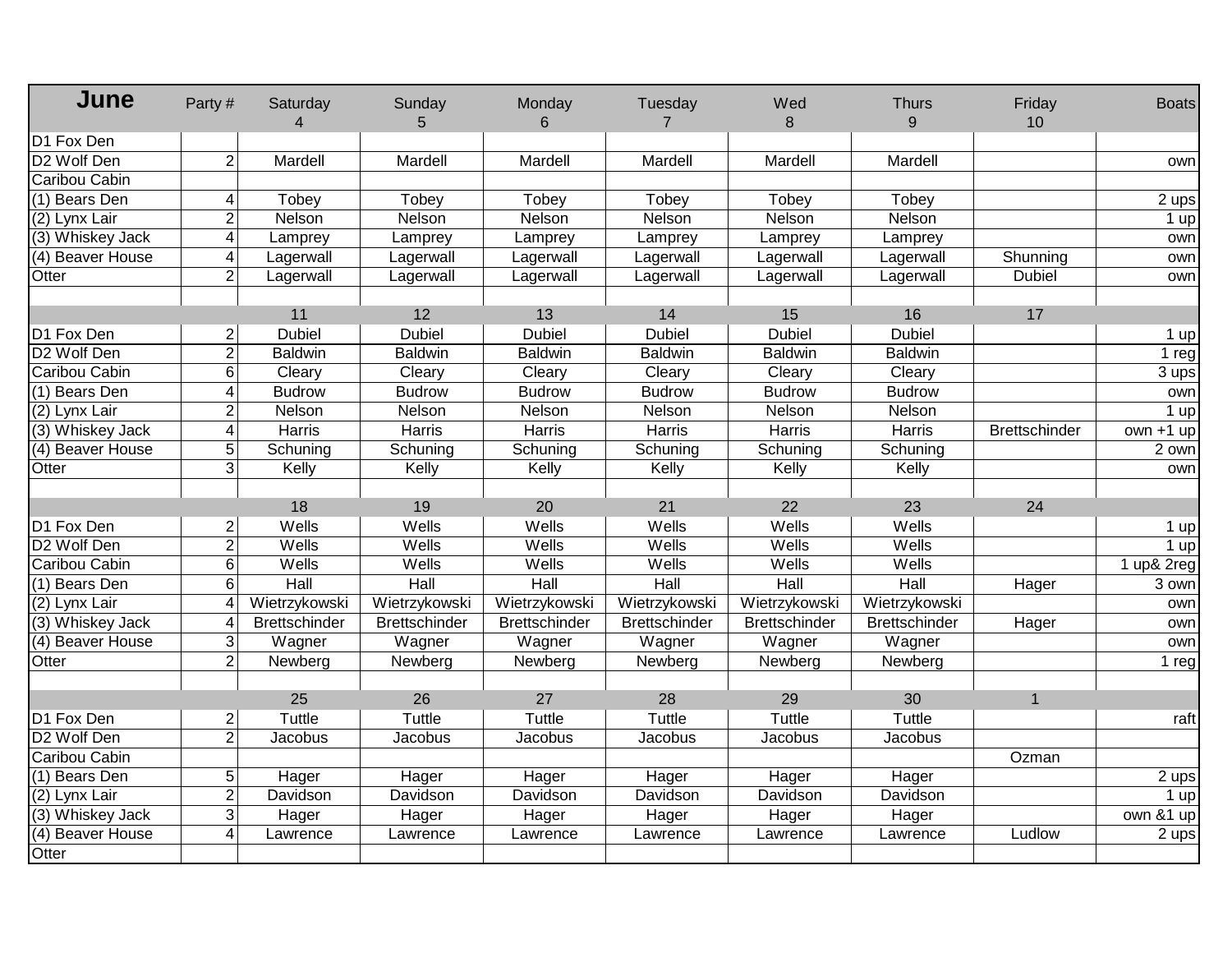| July                    | Party#         | Saturday<br>$\overline{2}$ | Sunday<br>3     | Monday<br>4     | Tuesday<br>5    | Wed<br>6        | <b>Thurs</b><br>$\overline{7}$ | Friday<br>8 | <b>Boats</b>             |
|-------------------------|----------------|----------------------------|-----------------|-----------------|-----------------|-----------------|--------------------------------|-------------|--------------------------|
| D1 Fox Den              | $\overline{2}$ | Lafky                      | Lafky           | Lafky           | Lafky           | Lafky           | Lafky                          | Schwemer    | own                      |
| D <sub>2</sub> Wolf Den | $\overline{2}$ | Stallman                   | Stallman        | Stallman        | Stallman        | Stallman        | Stallman                       | May         | 1 reg                    |
| Caribou Cabin           | 4              | Ozman                      | Ozman           | Ozman           | Ozman           | Ozman           | Ozman                          | Wisda       | 2 ups                    |
| (1) Bears Den           |                |                            |                 |                 |                 |                 |                                |             |                          |
| $(2)$ Lynx Lair         |                |                            |                 |                 |                 |                 |                                |             |                          |
| (3) Whiskey Jack        |                |                            |                 |                 |                 |                 |                                | Daum        |                          |
| (4) Beaver House        | $\overline{2}$ | Ludlow                     | Ludlow          | Ludlow          | Ludlow          | Ludlow          | Ludlow                         |             | 1 up-red                 |
| Otter                   |                |                            |                 |                 |                 |                 |                                |             |                          |
|                         |                |                            |                 |                 |                 |                 |                                |             |                          |
|                         |                | 9                          | 10              | 11              | 12              | 13              | 14                             | 15          |                          |
| D1 Fox Den              |                |                            |                 |                 |                 |                 |                                | Richards    |                          |
| D <sub>2</sub> Wolf Den | 3              | May                        | May             | May             | May             | May             | May                            | Philips     | 1 up                     |
| Caribou Cabin           | $6\phantom{.}$ | Wisda                      | Wisda           | Wisda           | Wisda           | Wisda           | Wisda                          | Ioranni     | 3 reg                    |
| (1) Bears Den           | 3              | Swenson                    | Swenson         | Swenson         | Swenson         | Swenson         | Swenson                        |             | 1 up                     |
| (2) Lynx Lair           | $\overline{2}$ | Heise                      | Heise           | Heise           | Heise           | Heise           | Heise                          |             | $1$ up                   |
| (3) Whiskey Jack        | 4              | Daum                       | Daum            | Daum            | Daum            | Daum            | Daum                           | Lollar      | $\overline{1}$ up+1 camp |
| (4) Beaver House        | 3              | <b>Burkhart</b>            | <b>Burkhart</b> | <b>Burkhart</b> | <b>Burkhart</b> | <b>Burkhart</b> | <b>Burkhart</b>                |             | 1 up                     |
| Otter                   |                |                            |                 |                 |                 |                 |                                | Ioranni     |                          |
|                         |                |                            |                 |                 |                 |                 |                                |             |                          |
|                         |                | 16                         | 17              | 18              | 19              | 20              | 21                             | 22          |                          |
| D1 Fox Den              | 2              | Richards                   | Richards        | Richards        | Richards        | Richards        | Richards                       |             | 1 up                     |
| D <sub>2</sub> Wolf Den | $\overline{2}$ | Philips                    | Philips         | Philips         | Philips         | Philips         | Philips                        |             | own                      |
| Caribou Cabin           | 6              | Ioranni                    | loranni         | loranni         |                 |                 |                                |             | pontoon & 1 up           |
| (1) Bears Den           | 6              | Dean                       | Dean            | Dean            | Dean            | Dean            | Dean                           |             | 2 ups                    |
| (2) Lynx Lair           | ω              | Chad                       | Chad            | Chad            | Chad            | Chad            | Chad                           |             | own                      |
| (3) Whiskey Jack        | $\overline{4}$ | Lollar                     | Lollar          | Lollar          | Lollar          | Lollar          | Lollar                         |             | $1$ up                   |
| (4) Beaver House        | 4              | Ladd                       | Ladd            | Ladd            | Ladd            | Ladd            | Ladd                           |             | 2 ups                    |
| Otter                   | $\overline{2}$ | loranni                    | loranni         | loranni         |                 |                 |                                |             |                          |
|                         |                |                            |                 |                 |                 |                 |                                |             |                          |
|                         |                | 23                         | 24              | 25              | 26              | 27              | 28                             | 29          |                          |
| D1 Fox Den              | $\overline{2}$ | Peterson                   | Peterson        | Peterson        | Peterson        | Peterson        | Peterson                       |             | own                      |
| D2 Wolf Den             |                |                            |                 |                 |                 |                 |                                |             | $2$ up                   |
| Caribou Cabin           |                |                            |                 |                 |                 |                 |                                |             | $2$ reg                  |
| (1) Bears Den           | 6              | <b>Neira</b>               | <b>Neira</b>    | <b>Neira</b>    | Neira           | Neira           | <b>Neira</b>                   |             | 3 reg                    |
| (2) Lynx Lair           | $\overline{3}$ | Grymko                     | Grymko          | Grymko          | Grymko          | Grymko          | Grymko                         |             | 1 up                     |
| (3) Whiskey Jack        |                |                            |                 |                 |                 |                 |                                |             | 2 ups                    |
| (4) Beaver House        | 4              | Wietecha                   | Wietecha        | Wietecha        | Wietecha        | Wietecha        | Wietecha                       |             | 2 ups                    |
| Otter                   | $\overline{2}$ | Seiter                     | Seiter          | Seiter          | Seiter          | Seiter          | Seiter                         |             |                          |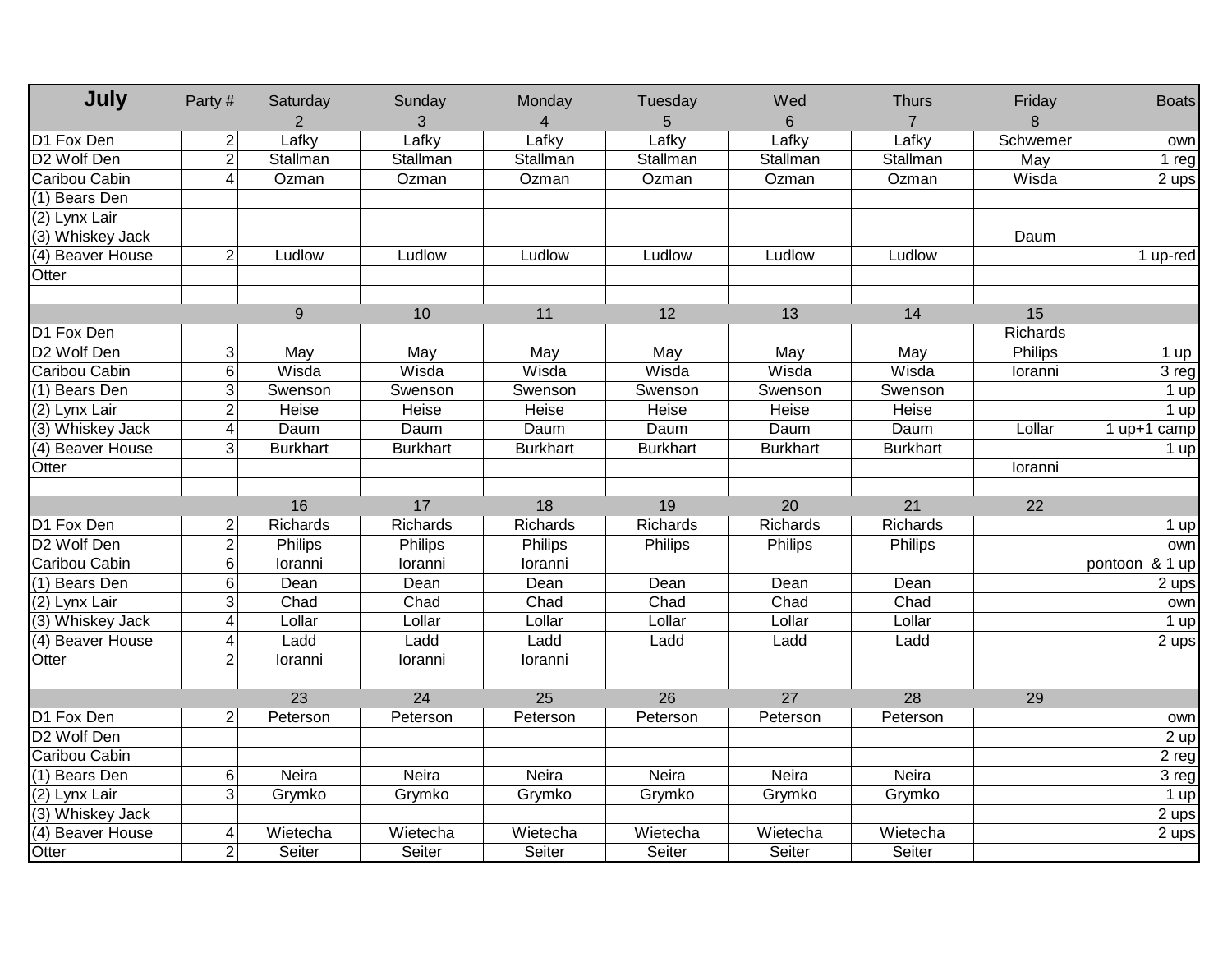| <b>August</b>           | Party#          | Saturday       | Sunday         | Monday                       | Tuesday        | Wed                                                                                                       | <b>Thurs</b>   | Friday | <b>Boats</b>   |
|-------------------------|-----------------|----------------|----------------|------------------------------|----------------|-----------------------------------------------------------------------------------------------------------|----------------|--------|----------------|
|                         |                 | 30             | 31             |                              | $\overline{2}$ | 3                                                                                                         | $\overline{4}$ | 5      |                |
| D1 Fox Den              |                 |                |                |                              |                |                                                                                                           |                |        |                |
| D <sub>2</sub> Wolf Den |                 |                |                |                              |                |                                                                                                           |                |        |                |
| Caribou Cabin           | $6 \,$          | <b>Boelter</b> | <b>Boelter</b> | <b>Boelter</b>               | <b>Boelter</b> | <b>Boelter</b>                                                                                            | <b>Boelter</b> |        |                |
| $(1)$ Bears Den         | $6\overline{6}$ | <b>Boelter</b> | <b>Boelter</b> | <b>Boelter</b>               | <b>Boelter</b> | <b>Boelter</b>                                                                                            | <b>Boelter</b> |        |                |
| (2) Lynx Lair           | 4               | <b>Boelter</b> | <b>Boelter</b> | <b>Boelter</b>               | <b>Boelter</b> | <b>Boelter</b>                                                                                            | <b>Boelter</b> |        |                |
| (3) Whiskey Jack        |                 |                |                |                              |                |                                                                                                           |                |        |                |
| (4) Beaver House        |                 |                |                |                              |                |                                                                                                           |                |        |                |
| Otter                   | $\overline{2}$  | Flowers        | Flowers        | <b>Flowers</b>               | Flowers        | Flowers                                                                                                   | <b>Flowers</b> |        |                |
|                         |                 |                |                |                              |                |                                                                                                           |                |        |                |
|                         |                 | $\,6\,$        | $\overline{7}$ | 8                            | 9              | 10                                                                                                        | 11             | 12     |                |
| D1 Fox Den              |                 |                |                |                              |                |                                                                                                           |                |        |                |
| D <sub>2</sub> Wolf Den | $\overline{2}$  | Henze          | Henze          | Henze                        | Henze          | Henze                                                                                                     | Henze          |        |                |
| Caribou Cabin           | $6 \,$          | Henze          | Henze          | Henze                        | Henze          | Henze                                                                                                     | Henze          |        | Pontoon & 1 up |
| (1) Bears Den           | 4               | Vincent        | Vincent        | Vincent                      | Vincent        | Vincent                                                                                                   | Vincent        |        | own $& 1$ up   |
| (2) Lynx Lair           |                 |                |                |                              | Murphy         | Murphy                                                                                                    | Murphy         |        | Pontoon & 1 up |
| (3) Whiskey Jack        | 3               | Chockla        | Chockla        | Chockla                      | Murphy         | Murphy                                                                                                    | Murphy         |        | $1$ up         |
| (4) Beaver House        |                 |                |                |                              |                | 4 erderson-wolf garerderson-wolf garerderson-wolf garerderson-wolf garerderson-wolf garerderson-wolf gang |                |        | $2$ ups        |
| Otter                   | $\overline{2}$  | Peel           | Peel           | Peel                         | Peel           | Peel                                                                                                      | Peel           |        | $1$ up         |
|                         |                 |                |                |                              |                |                                                                                                           |                |        |                |
|                         |                 | 13             | 14             | 15                           | 16             | 17                                                                                                        | 18             | 19     |                |
| D1 Fox Den              |                 |                |                |                              |                |                                                                                                           |                |        |                |
| D2 Wolf Den             |                 |                |                |                              |                |                                                                                                           |                |        |                |
| Caribou Cabin           | $6 \,$          | Harris         | Harris         | Harris                       | <b>Harris</b>  | Harris                                                                                                    | Harris         |        |                |
| (1) Bears Den           | $6\overline{6}$ | Co-op          | Co-op          | Co-op                        | Co-op          | Co-op                                                                                                     | Co-op          |        |                |
| (2) Lynx Lair           | 4               | Co-op          | Co-op          | Co-op                        | Co-op          | Co-op                                                                                                     | Co-op          |        |                |
| (3) Whiskey Jack        | 4               | Co-op          | Co-op          | Co-op                        | Co-op          | Co-op                                                                                                     | Co-op          |        |                |
| (4) Beaver House        | 4               | Co-op          | Co-op          | Co-op                        | Co-op          | Co-op                                                                                                     | Co-op          | Ludlow |                |
| Otter                   | $\overline{2}$  | Co-op          | Co-op          | Co-op                        | Co-op          | Co-op                                                                                                     | Co-op          |        |                |
|                         |                 |                |                | <b>Black Bear Hunt opens</b> |                |                                                                                                           |                |        |                |
|                         |                 | 20             | 21             | 22                           | 23             | 24                                                                                                        | 25             | 26     |                |
| D1 Fox Den              | $\overline{2}$  | Jacubas        | Jacubas        | Jacubas                      | Jacubas        | <b>Jacubas</b>                                                                                            | Jacubas        |        |                |
| D <sub>2</sub> Wolf Den | $\overline{2}$  | Jacubas        | Jacubas        | Jacubas                      | Jacubas        | Jacubas                                                                                                   | Jacubas        |        |                |
| Caribou Cabin           | $\overline{7}$  | Newton         | Newton         | Newton                       | Newton         | Newton                                                                                                    | Newton         | Hager  |                |
| (1) Bears Den           | 4               | Cook           | Cook           | Cook                         | Cook           | Cook                                                                                                      | Cook           |        |                |
| (2) Lynx Lair           |                 |                |                |                              |                |                                                                                                           |                |        |                |
| (3) Whiskey Jack        |                 |                |                |                              |                |                                                                                                           |                |        |                |
| (4) Beaver House        | $\overline{c}$  | Ludlow         | Ludlow         | Ludlow                       | Ludlow         | Ludlow                                                                                                    | Ludlow         |        |                |
| Otter                   | $\overline{2}$  | Secora         | Secora         | Secora                       | Secora         | Secora                                                                                                    | Secora         | Secora |                |